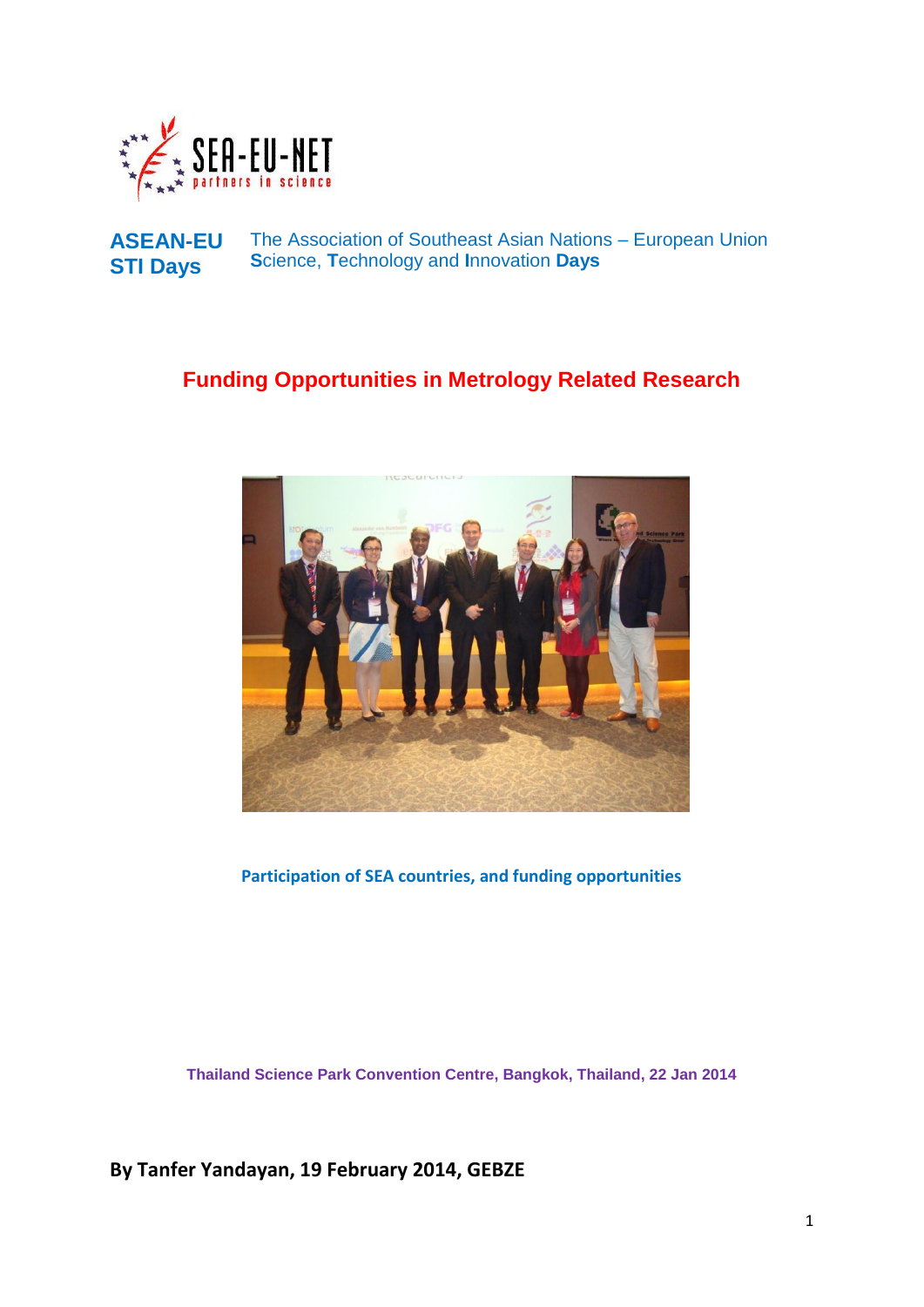## **Metrology as a key enabling technology**

Metrology, science of measurement is the central nerve in the spine of our high-tech world. What we cannot measure, we do not understand properly and cannot control nor manufacture or process reliably. Provision of measurement capability is part of the technical infrastructure that underpins a country's science, engineering, and technology landscape for government, industry, and academia. New measurement techniques and technologies stimulate and support innovation in products, process and services. To develop new products and process, companies need to measure quantity, quality and performance. Therefore, measurement plays a fundamental part in manufacturing process [Yandayan, 2012].

For developed countries, metrology provides tools that allow other areas of science to roll back their frontiers. Governments in advanced countries support measurement infrastructure and most have national research programmes, delivered primarily by their National Metrology Institutes (NMIs) [Kaarls, 2007].

For developing countries, lack of an internationally recognised metrological infrastructure will lead to difficulty in dealing with WTO's TBT agreement. Therefore, it is one of national priority to establish NMIs in these countries. In the long run, such idea will probably be more economical than outsourcing to other NMIs [Kaarls, 2007].

The European Metrology Research Programmes (EMRP of FP7 and EMPIR of H2020) are long-term plan for high quality joint R&D amongst the metrology community in Europe. They will ensure collaboration between National Metrology Institutes (NMIs) and Designated Institutes (DIs), reducing duplication and increasing impact.

EURAMET's (European Association of Metrology Institutes) European Metrology Programme for Innovation and Research (EMPIR) is one of the intended partnerships for a Joint Programme of the Member States and the European Commission (EC). EMPIR is extension of EMRP covering larger fields and participants. Participation of SEA countries in the European Metrology Research Programmes is possible.

# **Mobility of Researchers in European Metrology Research Programmes**

Mr. Tanfer Yandayan (TUBITAK UME) and

Mr. Kamal Hossain, EURAMET Chairpersons, Director, NPL (UK)

Mobility programmes in EMRP were described in conjunctions with Marie Curie programmes. Tanfer Yandayan has proposed the following scenarios for participation of SEA organisations and researchers in European Metrology Research Programmes;

### For **SEA Organisations**

1. Participation as unfunded project partner: No funding is available. The organisation shares the work and responsibilities in the project and share the information gained in the project.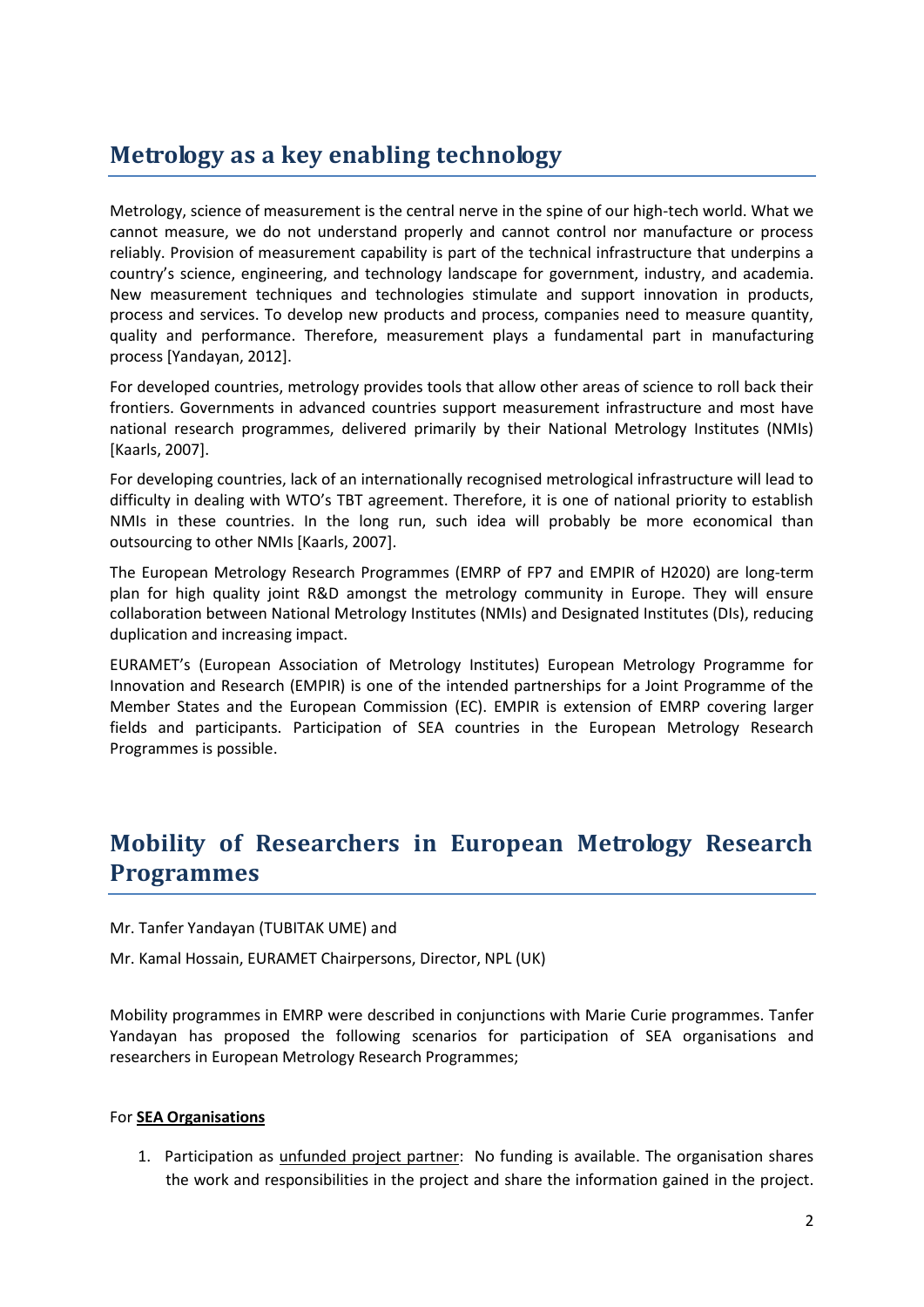The advantage of this participation is that the organisation can be part of the high level projects and may improve themselves. The cost is covered by the SEA organisation itself.

2. Participation as unfunded project collaborator: No funding is available. The organisations do some part of the work in the project with some special agreements. In this way, they gather information and may apply the new developments in their premises reporting the results to project consortium. They do not share the responsibilities in the project like project partners. It is one of the easiest and cost effective ways of participation for SEA organisations.

Tanfer Yandayan also gave an example for participation of SEA organisations as collaborator. He showed the way that how NIMT- National Institute of Metrology (Thailand), and KIM-LIPI National Metrology Institute of Indonesia is on the way being a collaborator to one of the EMRP projects (SIB58 Angles, www.anglemetrology.com).

### For **SEA individual researchers**

1. SEA researchers can apply to REGs (Researcher Excellence Grants) in European Metrology Research programmes. They are expected to visit one of the Organisations in Europe (apart from National Metrology Institutes and Designated Institutes) and work there for a specific project with high level salary. For further information, see Guide 1 and Guide 7 in

http://www.emrponline.eu/downloads.html" .

REG is suitable for high level researchers.

- 2. RMG (Researcher Mobility Grant) is another type of programme. This is for any researcher employed by an organisation located in EURAMET member countries. It is suitable for usually in short term visits. For participation of researchers employed by organisation located outside of EURAMET member countries (e.g. SEA), there is a need for adding new regulations such as being an employee of organisations in ICPC (international cooperation partner countries). This should be done by EURAMET.
- 3. Another way of participation is the use of Marie Curie programmes. There are two critical requirements for use of Individual Fellowship (IF) programmes of Marie Sklodowska-Curie actions (MSCA):
	- a) High level project topics
	- b) Suitable high level scientists for high level projects.

National Metrology Institutes (NMIs) in Europe carry on further work on project topics completed under EMRP projects (i.e. ex-EMRP project topics). These are high level topics which were proved during the EMRP evaluation process. Application of suitable candidates from SEA on these project topics (as Marie Curie Individual fellowships -IF) has high potential to win since the first requirement (a) is mostly conformed.

4. Innovative Training Networks (ITN) under MSCA of H2020 may also be another way of participation. For this, European NMIs may establish such project networks that researchers can be exchanged between both regions. This may be coordinated under EURAMET.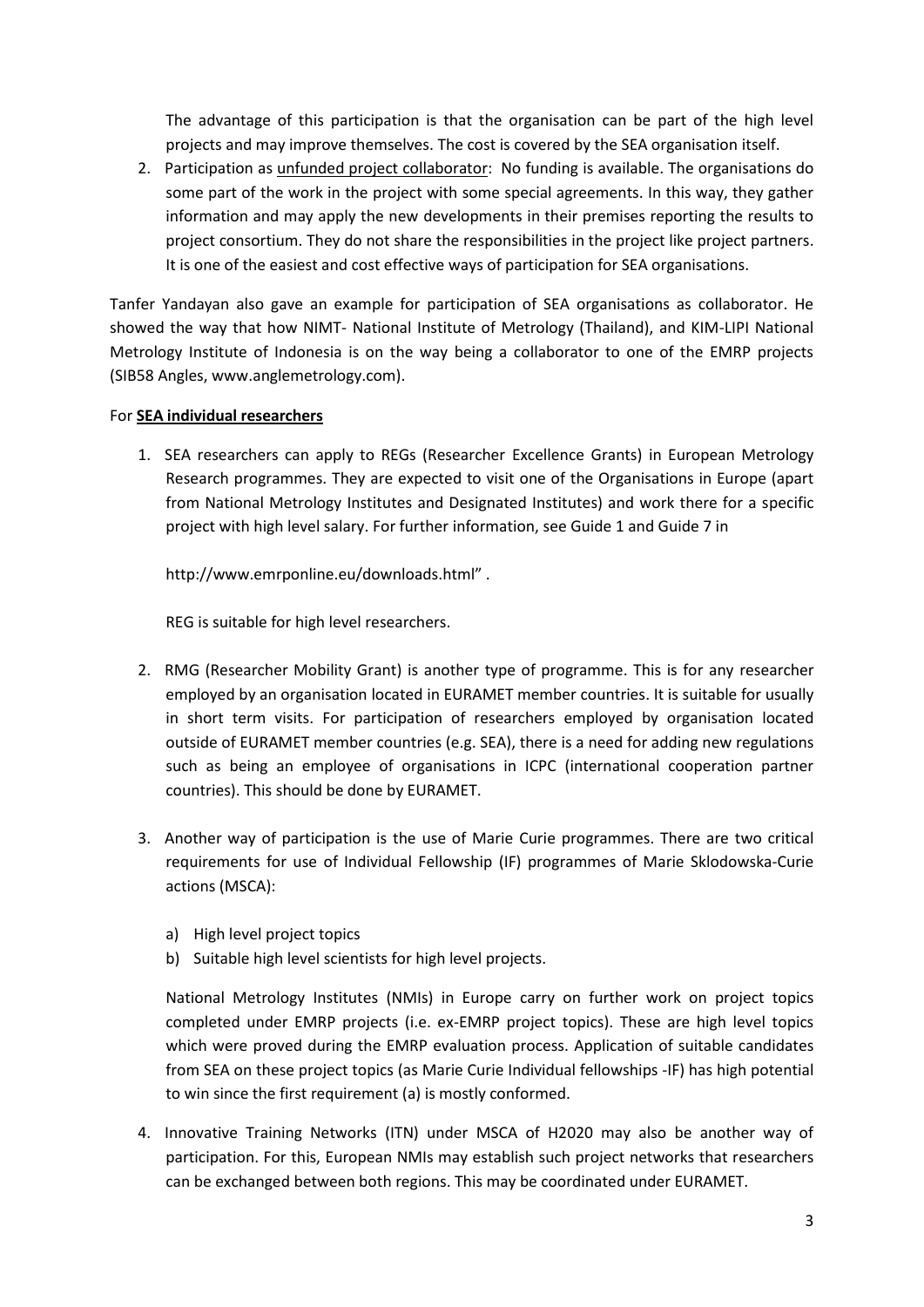

*Tanfer Yandayan* and *Kamal Hossain* answered the questions on Participation of SEA researchers in EMRP/EMPIR from the audience and outlined the possibilities in further cooperation between SEA and EU considering establishment of quality infrastructure for "free trade of goods in ASEAN member countries" as well as establishment of new Regional Metrology Organisation (RMO) in SEA.



The model for participation of SEA researchers in metrology research projects using IIF-Marie Curie  $(2011 - 2012)$ 

Note: Please refer to below link to obtain detailed information.

Mobility of Researchers in European Metrology Research Programmes *Mr. Tanfer Yandayan (TUBITAK UME)*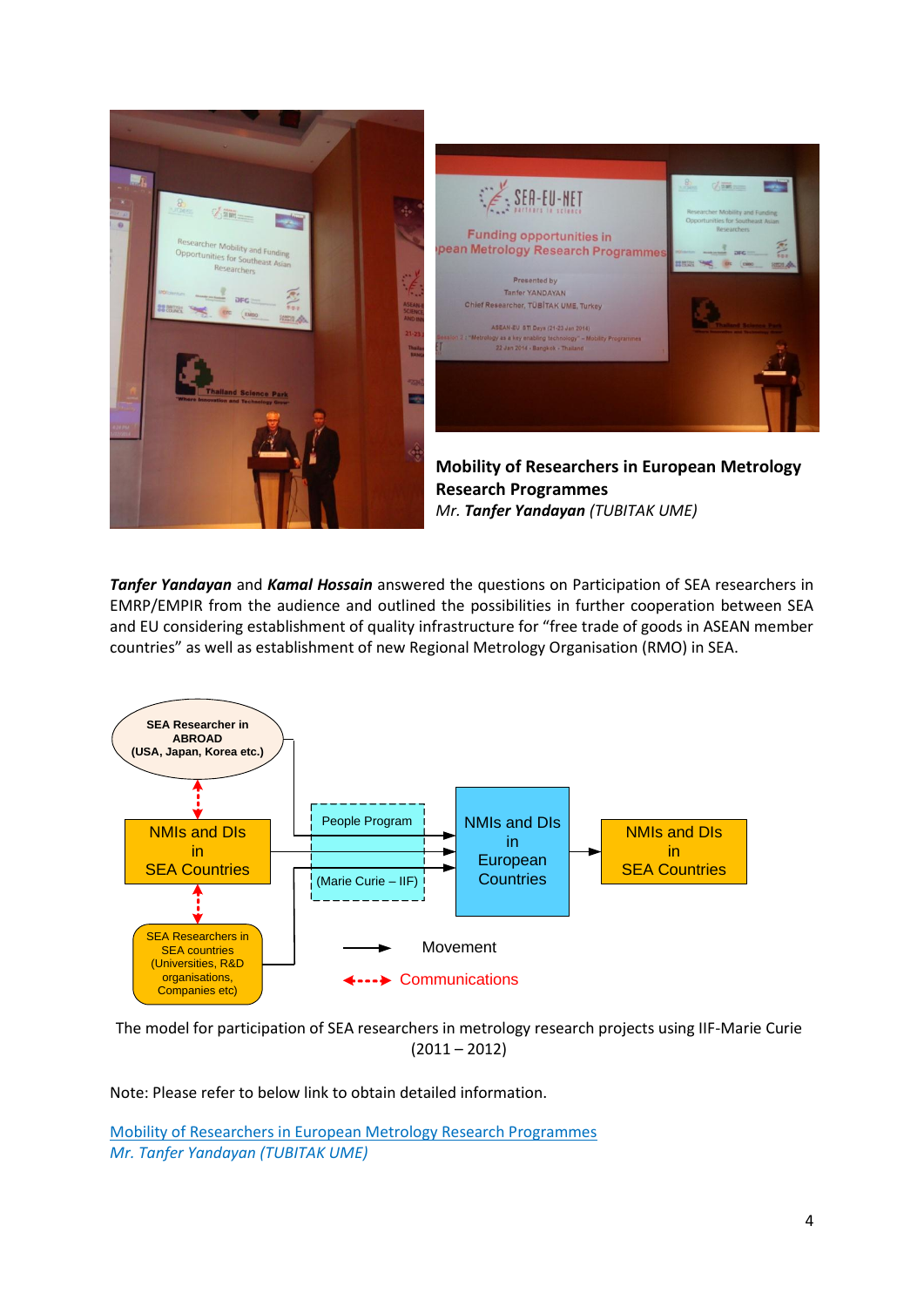

Mr. Tanfer Yandayan Chief Reserach Scientist, TUBITAK UME (Turkey)

Tanfer Yandayan is a Chief Research Scientist in TUBITAK UME, National Metrology Institute of Turkey. He is doing research in dimensional metrology laboratory and coordinating one of the EMRP projects (SIB58 Angle Metrology) started in Sep. 2013 in addition to his work in SEA-EU-NET 2 project.

Tanfer joined TUBITAK UME after completing his PhD degree in Mechanical Engineering at the University of Manchester, UK. His research areas are interferometric dimension measurements, geometrical errors, coordinate metrology, machine tool metrology and angle metrology. He headed the dimensional lab of TUBITAK UME for 15 years and worked for integration of TUBITAK UME to international metrology system being first international representatives of Turkey in length metrology.

Tanfer also has taken part in international support projects such as World Bank and German Cooperation (PTB) projects for establishment of new metrology facilities including staff development. He has also taken part in establishment of metrology system in Turkey as well as in other neighbourhood countries for quality infrastructure facilities such as accreditation.

Tanfer has initiated the cooperation of metrology activities in Fp7 coordination action projects to support to other scientific activities using the key enabling technology role of metrology. He has conducted various meetings and workshops since 2008 in the region of SEA and worked for facilitation of metrology research activities between Europe and South East Asia (SEA).